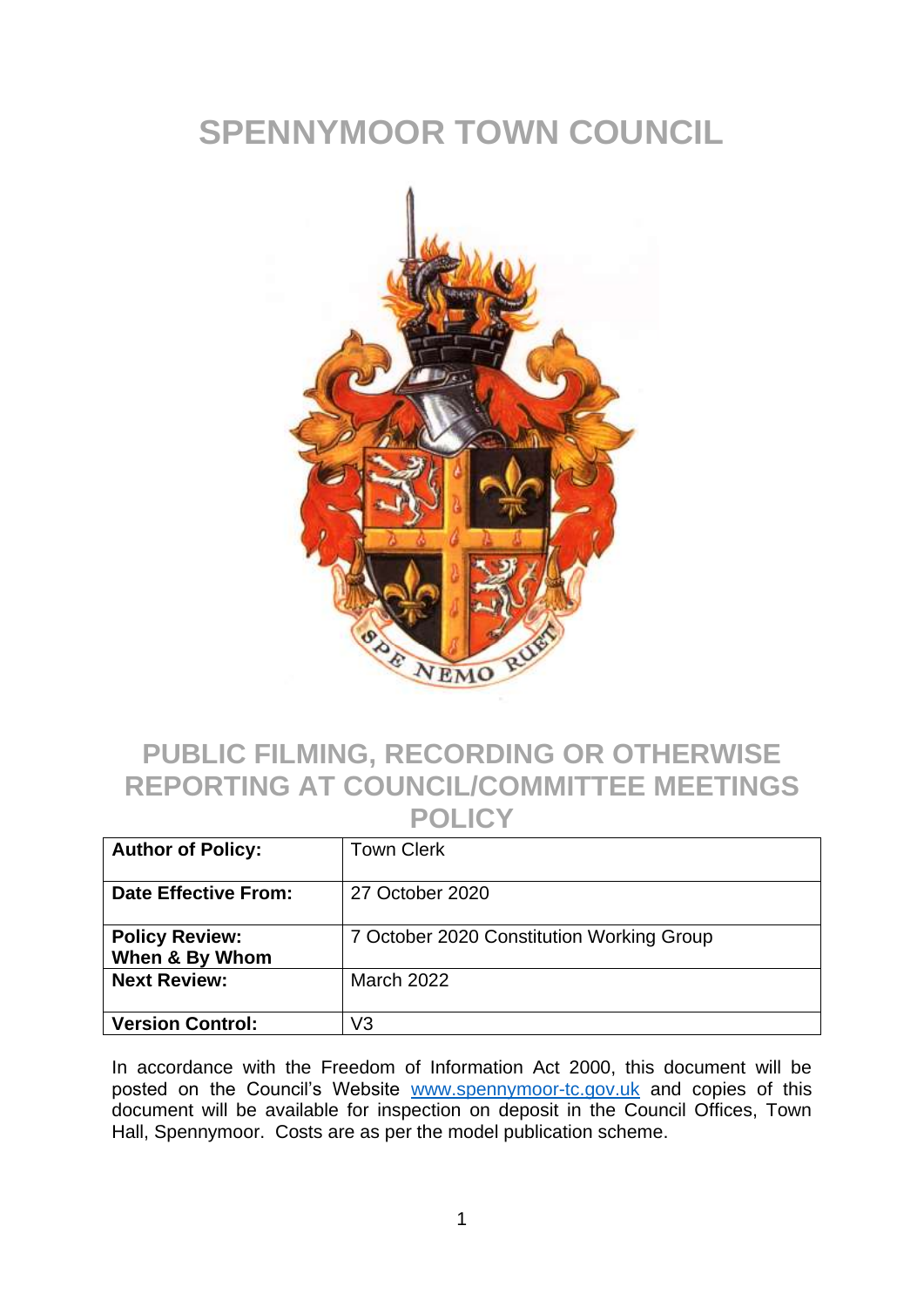# **1. Council Policy Statement**

- The Council acknowledges that it is required by legislation to allow any member of the public to take photographs, film and audio record the proceedings and report on all public meetings.
- The Council acknowledges that no prior permission is required but asks that any person wishing to film or audio record a public meeting let Council staff know in order that all necessary arrangements can be made for the public meeting.
- The Council will provide 'reasonable facilities' to facilitate reporting.
- The Council will provide a space to view and hear the meetings. This will not be part of the seating arrangements for the Council itself or an area required by Council staff or invited guests.
- It is not permitted to provide a running verbal commentary.
- Those undertaking reporting must not act in a disruptive manner. This could be any action or activity which disrupts the conduct of meetings or impedes other members of the public being able to see, hear or film etc., the proceedings.

Examples are listed but are not exhaustive:

- (i) Moving to areas outside the areas designated for the public without the consent of the Chairman;
- (ii) Excessive noise in recording or setting up or re-siting equipment during the debate/discussion;
- (iii) Intrusive lighting and use of flash photography; and,
- (iv) Asking for people to repeat statements for the purpose of recording. Members of the Public will be excluded from a meeting, under the Council's Standing Orders, if acting in a disruptive manner.
- Recording equipment must be removed from the chamber if at any stage the meeting becomes a private meeting.
- No trailing cables or plugging in to sockets of electrical equipment will be permitted.
- Children and vulnerable adults are not to be filmed, recorded or photographed or otherwise reported about, where the relevant responsible adult has not given consent. (In the case of a vulnerable adult is a medical professional, their carer or legal guardian, and in the case of a child, their parent, legal guardian or teacher).